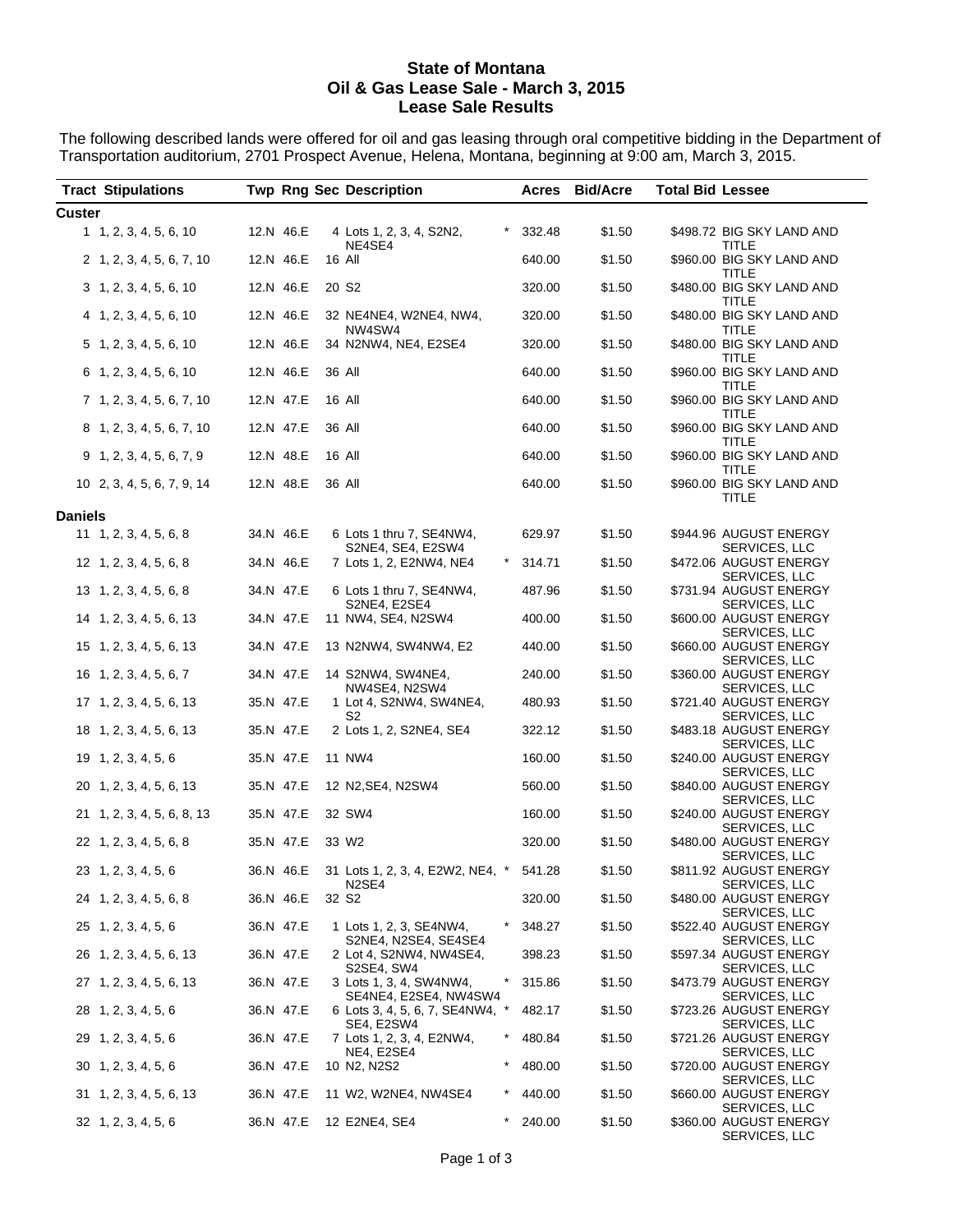| <b>Tract Stipulations</b>      |           |           | <b>Twp Rng Sec Description</b>      |        | Acres Bid/Acre | <b>Total Bid Lessee</b>                                  |
|--------------------------------|-----------|-----------|-------------------------------------|--------|----------------|----------------------------------------------------------|
| <b>Daniels</b>                 |           |           |                                     |        |                |                                                          |
| 33 1, 2, 3, 4, 5, 6, 13        |           | 36.N 47.E | 13 SW4NW4, E2NE4, N2S2,             | 320.00 | \$1.50         | \$480.00 AUGUST ENERGY                                   |
| 34 1, 2, 3, 4, 5, 6            |           | 36.N 47.E | SE4SE4<br>23 NW4NW4, S2NW4, N2SW4 * | 200.00 | \$1.50         | SERVICES, LLC<br>\$300.00 AUGUST ENERGY<br>SERVICES, LLC |
| 35 1, 2, 3, 4, 5, 6            |           | 36.N 47.E | 24 SW4NW4, SW4                      | 200.00 | \$1.50         | \$300.00 AUGUST ENERGY<br>SERVICES, LLC                  |
| 36 1, 2, 3, 4, 5, 6            |           | 36.N 47.E | 25 N2NW4, S2SW4                     | 160.00 | \$1.50         | \$240.00 AUGUST ENERGY<br>SERVICES, LLC                  |
| 37 1, 2, 3, 4, 5, 6, 7, 8      |           | 36.N 47.E | 36 N2, N2S2                         | 480.00 | \$1.50         | \$720.00 AUGUST ENERGY<br>SERVICES, LLC                  |
| 38 1, 2, 3, 4, 5, 6            |           | 36.N 51.E | 16 S <sub>2</sub>                   | 320.00 | \$1.50         | \$480.00 AUGUST ENERGY<br>SERVICES, LLC                  |
| 39 1, 2, 3, 4, 5, 6            |           | 37.N 48.E | 36 N2NE4, SW4                       | 240.00 | \$1.50         | \$360.00 AUGUST ENERGY<br>SERVICES, LLC                  |
| Dawson                         |           |           |                                     |        |                |                                                          |
| 40 1, 2, 3, 4, 5, 6, 7         |           | 13.N 54.E | 16 All                              | 640.00 | \$1.50         | \$960.00 BIG SKY LAND AND<br>TITLE                       |
| $41 \quad 1, 2, 3, 4, 5, 6$    | 14.N 53.E |           | 10 NE4<br>$^\star$                  | 160.00 | \$1.50         | \$240.00 BIG SKY LAND AND<br>TITLE                       |
| 42 1, 2, 3, 4, 5, 6            | 14.N 53.E |           | 14 NE4                              | 160.00 | \$1.50         | \$240.00 BIG SKY LAND AND<br>TITLE                       |
| 43 1, 2, 3, 4, 5, 6, 7, 13     |           | 14.N 53.E | $\star$<br>16 All                   | 640.00 | \$1.50         | \$960.00 BIG SKY LAND AND<br>TITLE                       |
| 44 1, 2, 3, 4, 5, 6, 7, 13     |           | 14.N 53.E | 22 NE4                              | 160.00 | \$1.50         | \$240.00 BIG SKY LAND AND<br>TITLE                       |
| 45 1, 2, 3, 4, 5, 6, 7, 13     |           | 14.N 53.E | 26 NE4                              | 160.00 | \$1.50         | \$240.00 BIG SKY LAND AND<br>TITLE                       |
| 46 1, 2, 3, 4, 5, 6, 7         |           | 14.N 53.E | 30 Lots 3, 4, E2SW4                 | 159.60 | \$1.50         | \$239.40 BIG SKY LAND AND<br>TITLE                       |
| 47 1, 2, 3, 4, 5, 6            |           | 14.N 53.E | 36 All                              | 640.00 | \$1.50         | \$960.00 BIG SKY LAND AND<br>TITLE                       |
| 48 1, 2, 3, 4, 5, 6, 13        | 14.N 54.E |           | 10 S <sub>2</sub>                   | 320.00 | \$1.50         | \$480.00 BIG SKY LAND AND<br>TITLE                       |
| 49 1, 2, 3, 4, 5, 6, 13        |           | 14.N 54.E | 14 S <sub>2</sub><br>$^\star$       | 320.00 | \$1.50         | \$480.00 BIG SKY LAND AND<br>TITLE                       |
| 50 1, 2, 3, 4, 5, 6, 7, 13     | 14.N 54.E |           | 16 All                              | 640.00 | \$1.50         | \$960.00 BIG SKY LAND AND<br>TITLE                       |
| 51 1, 2, 3, 4, 5, 6            |           | 14.N 54.E | $\star$<br>36 All                   | 640.00 | \$1.50         | \$960.00 BIG SKY LAND AND<br>TITLE                       |
| Garfield                       |           |           |                                     |        |                |                                                          |
| 52 1, 2, 3, 4, 5, 6, 7, 10     |           | 14.N 31.E | 16 All                              | 640.00 | \$1.50         | \$960.00 AMERICAN PATRIOT<br>OIL AND GAS INC             |
| 53 1, 2, 3, 4, 5, 6, 10, 13    |           | 16.N 37.E | 16 All                              | 640.00 | \$1.50         | \$960.00 AMERICAN PATRIOT<br>OIL AND GAS INC             |
| 54 1, 2, 3, 4, 5, 6, 10        |           | 16.N 37.E | 36 All                              | 640.00 | \$1.50         | \$960.00 AMERICAN PATRIOT<br>OIL AND GAS INC             |
| 55 1, 2, 3, 4, 5, 6, 7, 10     | 16.N 38.E |           | 16 All                              | 640.00 | \$1.50         | \$960.00 AMERICAN PATRIOT<br>OIL AND GAS INC             |
| 56 1, 2, 3, 4, 5, 6, 7, 9      | 17.N 33.E |           | 3 S2NE4, SE4                        | 240.00 | \$1.50         | \$360.00 AMERICAN PATRIOT<br>OIL AND GAS INC             |
| 57 1, 2, 3, 4, 5, 6, 10        | 17.N 33.E |           | 10 N2NE4                            | 80.00  | \$1.50         | \$120.00 AMERICAN PATRIOT<br>OIL AND GAS INC             |
| 58 1, 2, 3, 4, 5, 6, 7, 10     |           | 17.N 33.E | $\star$<br>16 All                   | 640.00 | \$1.50         | \$960.00 AMERICAN PATRIOT<br>OIL AND GAS INC             |
| 59 1, 2, 3, 4, 5, 6, 7, 9      | 17.N 35.E |           | 7 Lots 3, 4, E2SW4                  | 157.18 | \$1.50         | \$235.77 AMERICAN PATRIOT<br>OIL AND GAS INC             |
| 60 1, 2, 3, 4, 5, 6, 7, 9      |           | 17.N 35.E | 16 All                              | 640.00 | \$1.50         | \$960.00 AMERICAN PATRIOT<br>OIL AND GAS INC             |
| 61 1, 2, 3, 4, 5, 6, 7, 10     |           | 17.N 36.E | 36 All                              | 640.00 | \$1.50         | \$960.00 AMERICAN PATRIOT<br>OIL AND GAS INC             |
| 62 1, 2, 3, 4, 5, 6, 7, 10     |           | 17.N 37.E | 36 All                              | 640.00 | \$1.50         | \$960.00 AMERICAN PATRIOT<br>OIL AND GAS INC             |
| 63 1, 2, 3, 4, 5, 6, 7, 10     | 17.N 38.E |           | 36 All                              | 640.00 | \$1.50         | \$960.00 AMERICAN PATRIOT<br>OIL AND GAS INC             |
| 64 1, 2, 3, 4, 5, 6, 7, 9      | 18.N 33.E |           | 16 All                              | 640.00 | \$1.50         | \$960.00 AMERICAN PATRIOT<br>OIL AND GAS INC             |
| 65 1, 2, 3, 4, 5, 6, 7, 10     |           | 18.N 33.E | 36 All                              | 640.00 | \$1.50         | \$960.00 AMERICAN PATRIOT<br>OIL AND GAS INC             |
| 66 1, 2, 3, 4, 5, 6, 7, 9, 13  | 18.N 34.E |           | 16 All                              | 640.00 | \$1.50         | \$960.00 AMERICAN PATRIOT<br>OIL AND GAS INC             |
| 67 1, 2, 3, 4, 5, 6, 7, 10, 13 |           | 18.N 35.E | 36 E2NE4, SE4, E2SW4                | 320.00 | \$1.50         | \$480.00 AMERICAN PATRIOT<br>OIL AND GAS INC             |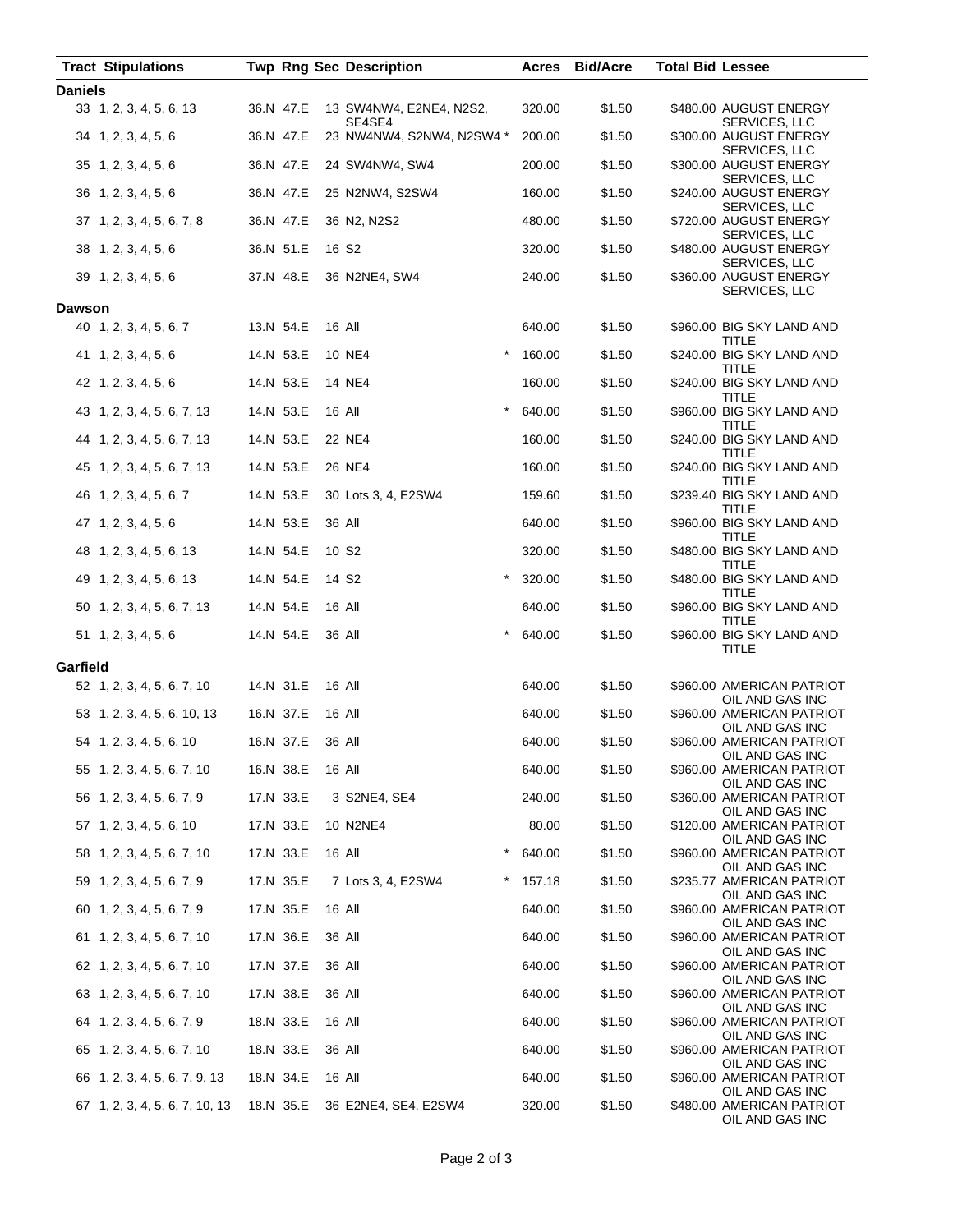| <b>Tract Stipulations</b>      |           | <b>Twp Rng Sec Description</b> | Acres             | <b>Bid/Acre</b> | <b>Total Bid Lessee</b>                      |
|--------------------------------|-----------|--------------------------------|-------------------|-----------------|----------------------------------------------|
| Garfield                       |           |                                |                   |                 |                                              |
| 68 1, 2, 3, 4, 5, 6, 7, 9      | 19.N 34.E | 36 All                         | 640.00            | \$1.50          | \$960.00 AMERICAN PATRIOT<br>OIL AND GAS INC |
| <b>Petroleum</b>               |           |                                |                   |                 |                                              |
| 69 1, 2, 3, 4, 5, 6, 7, 11     | 15.N 29.E | 16 All                         | 640.00            | \$1.50          | \$960.00 AMERICAN PATRIOT<br>OIL AND GAS INC |
| 70 1, 2, 3, 4, 5, 6, 7, 11     | 16.N 28.E | 36 All                         | 640.00            | \$1.50          | \$960.00 AMERICAN PATRIOT<br>OIL AND GAS INC |
| <b>Prairie</b>                 |           |                                |                   |                 |                                              |
| 71 1, 2, 3, 4, 5, 6, 7, 10, 12 | 11.N 54.E | 32 NE4                         | 160.00            | \$1.50          | \$240.00 BIG SKY LAND AND<br><b>TITLE</b>    |
| 72 1, 2, 3, 4, 5, 6, 7, 10     | 11.N 54.E | 36 All                         | 640.00            | \$1.50          | \$960.00 BIG SKY LAND AND<br><b>TITLE</b>    |
| 73 1, 2, 3, 4, 5, 6, 7, 10     | 11.N 55.E | 16 All                         | 640.00            | \$1.50          | \$960.00 BIG SKY LAND AND<br><b>TITLE</b>    |
| 74 1, 2, 3, 4, 5, 6, 7, 10     | 11.N 55.E | 36 All                         | 640.00            | \$1.50          | \$960.00 BIG SKY LAND AND<br>TITLE           |
| 75 1, 2, 3, 4, 5, 6, 7, 10, 13 | 12.N 55.E | 16 All                         | $\star$<br>640.00 | \$1.50          | \$960.00 BIG SKY LAND AND<br>TITLE           |
| 76 1, 2, 3, 4, 5, 6, 7, 10     | 12.N 55.E | 28 All                         | 640.00            | \$1.50          | \$960.00 BIG SKY LAND AND<br><b>TITLE</b>    |
| 77 1, 2, 3, 4, 5, 6, 10, 13    | 12.N 55.E | 36 All                         | 640.00            | \$1.50          | \$960.00 BIG SKY LAND AND<br><b>TITLE</b>    |
| 78 1, 2, 3, 4, 5, 6, 7, 10     | 13.N 54.E | 36 All                         | 640.00            | \$1.50          | \$960.00 BIG SKY LAND AND<br>TITLE           |

\* Part or all of tract is not state-owned surface

# **Summary by Lessor**

|                                             | <b>Total Acres</b> | <b>Total Tracts</b> |
|---------------------------------------------|--------------------|---------------------|
| Dept. of Natural Resources and Conservation | 35.291.60          | 78                  |

## **Oil and Gas Lease Sale Summary**

| <b>Total Tracts</b>         | 78          |
|-----------------------------|-------------|
| <b>Total Acres</b>          | 35.291.60   |
| <b>Total Bid Revenue</b>    | \$52,937.40 |
| <b>Average Bid Per Acre</b> | \$1.50      |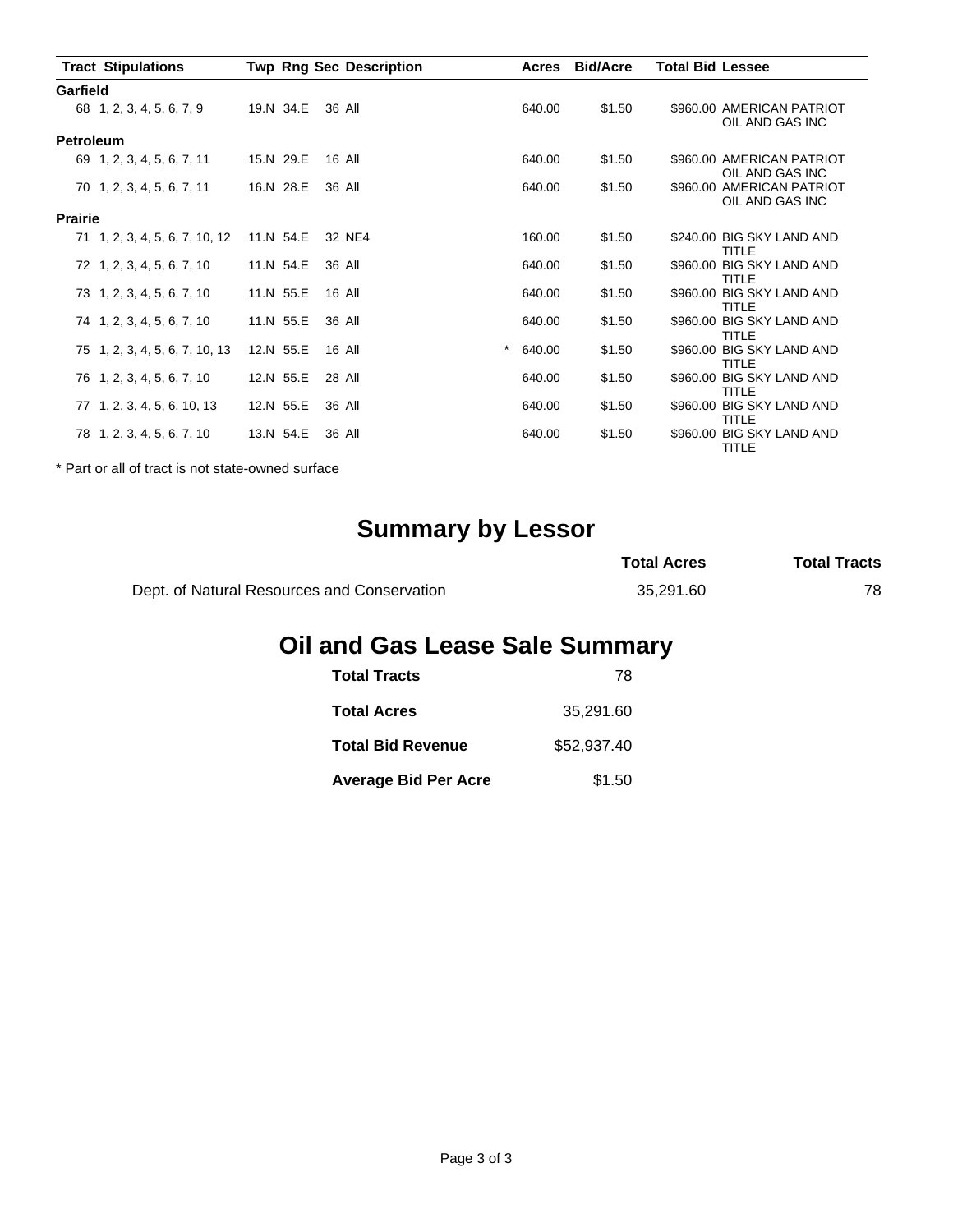#### **State of Montana Oil & Gas Lease Sale - March 3, 2015 Stipulations**

- 1 Lessee shall notify and obtain approval from the Department's Trust Land Management Division (TLMD) prior to constructing well pads, roads, power lines, and related facilities that may require surface disturbance on the tract. Lessee shall comply with any mitigation measures stipulated in TLMD's approval.
- 2 Prior to the drilling of any well on or into the lease premises, lessee shall send one copy of the well prognosis, including Form 22 "Application for Permit" to the Department's Trust Land Management Division (TLMD). After a well is drilled and completed, lessee shall send one copy of all logs run, Form 4A "Completion Report", and geologic report to TLMD. A copy of Form 2 "Sundry Notice and Report of Wells" or other appropriate Board of Oil and Gas Conservation form shall be sent to TLMD whenever any subsequent change in well status or operator is intended or has occurred. Lessee shall also notify and obtain approval from the TLMD prior to plugging a well on the lease premises.

Issuance of this lease in no way commits the Land Board to approval of coal bed methane production on this lease. Any coal bed methane extraction wells would require subsequent review and approval by the board.

- 3 The TLMD will complete an initial review for cultural resources and, where applicable, paleontological resources of the area intended for disturbance and may require a resources inventory. Based on the results of the inventory, the TLMD may restrict surface activity for the purpose of protecting significant resources located on the lease premises.
- 4 The lessee shall be responsible for controlling any noxious weeds introduced by lessee's activity on State-owned land and shall prevent or eradicate the spread of those noxious weeds onto land adjoining the lease premises.
- 5 The definitions of "oil" and "gas" provided in 82-1-111, MCA, do not apply to this lease for royalty calculation purposes.
- 6 If the State does not own the surface, the lessee must contact the owner of the surface in writing at least 30 days prior to any surface activity. A copy of the correspondence shall be sent to TLMD.
- 7 Due to unstable soil conditions on this tract and/or topography that is rough and/or steep, surface use may be restricted or denied. Seismic activity may be restricted to poltershots.
- 8 The lessee is responsible to pay for all damages, including penalties and charges assessed by the USDA-CFSA on CRP lands, as a result of drilling and production on the tract.
- 9 This lease is located within MT-DFWP sage grouse general habitat. Active sage grouse lek(s) is/are currently known to exist on or within two miles of this lease. Sage grouse lek distribution and status can change as new data is acquired. Proposed activities must comply with the Montana Sage Grouse Habitat Conservation Strategy and amendments thereto.
- 10 This lease is located within MT-DFWP sage grouse general habitat. Active sage grouse lek(s) is/are not currently known to exist on or within two miles of this lease. Sage grouse lek distribution and status can change as new data is acquired. Proposed activities must comply with the Montana Sage Grouse Habitat Conservation Strategy and amendments thereto.
- 11 This lease is located within MT-DFWP sage grouse core habitat. Active sage grouse lek(s) is/are currently known to exist on or within four miles of this lease. Sage grouse lek distribution and status can change as new data is acquired. Proposed activities must comply with the Montana Sage Grouse Habitat Conservation Strategy and amendments thereto.
- 12 Unless otherwise approved by the Department in writing, wells and related surface infrastructure, including new road construction, are prohibited within 1/2 mile of the centerline of a navigable river, lake or reservoir, and within 1/4 mile of direct perennial tributary streams of navigable waterways, on or adjacent to the tract. No surface occupancy is allowed within the bed of a river, stream, lake or reservoir, islands and accretions or abandoned channels.
- 13 Due to the floodplain/wetlands area(s), surface use may be restricted or denied.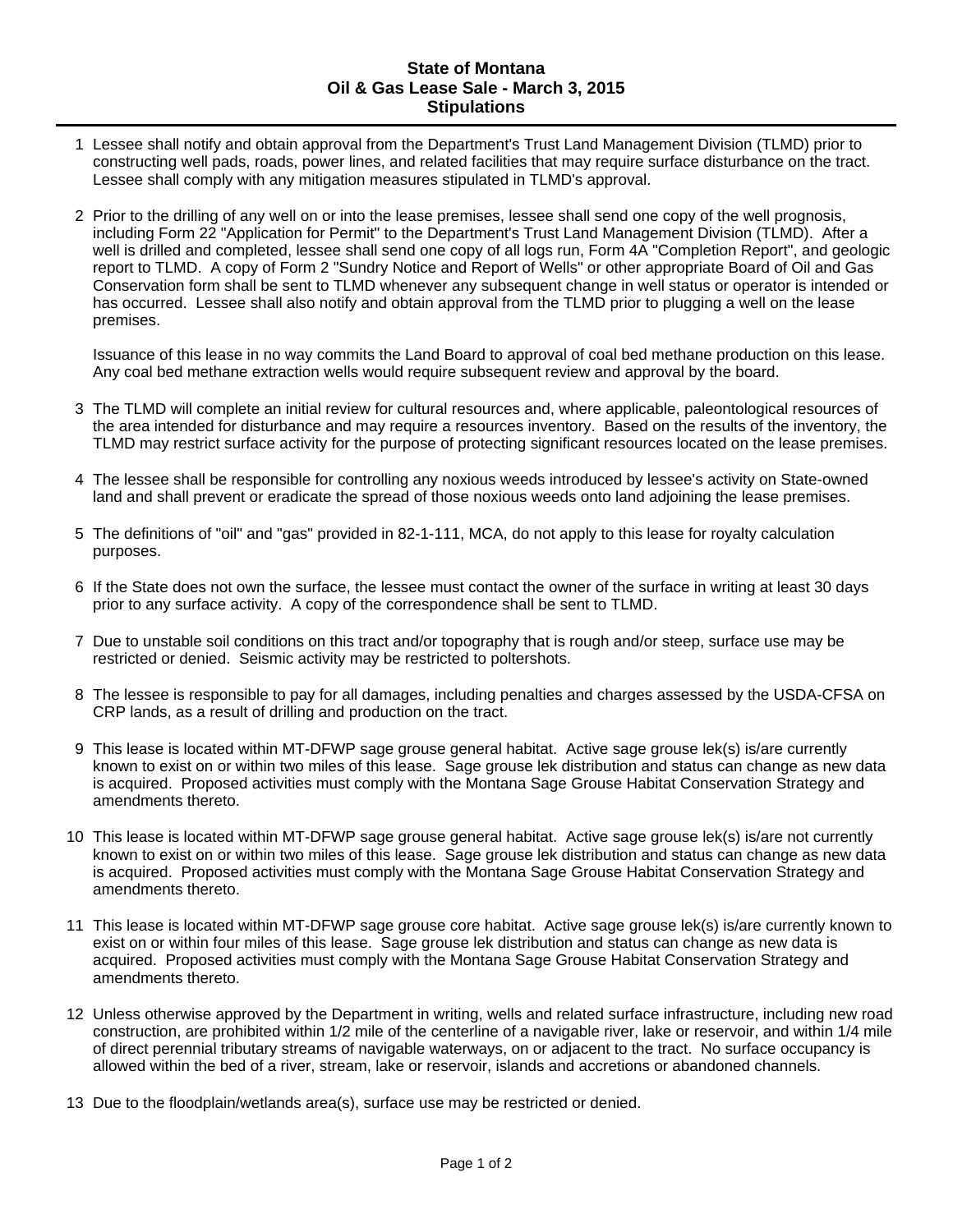14 This lease includes areas that may be environmentally sensitive. Therefore, if the lessee intends to conduct any activities on the lease premises, the lessee shall submit to TLMD one copy of an Operating Plan or Amendment to an existing Operating Plan, describing in detail the proposed activities. No activities shall occur on the tract until the Operating Plan or Amendments have been approved in writing by the Director of the Department. TLMD shall review the Operating Plan or Amendment and notify the lessee if the Plan or Amendment is approved or disapproved.

After an opportunity for an informal hearing with the lessee, surface activity may be denied or restricted on all or portions of any tract if the Director determines in writing that the proposed surface activity will be detrimental to trust resources and therefore not in the best interests of the trust.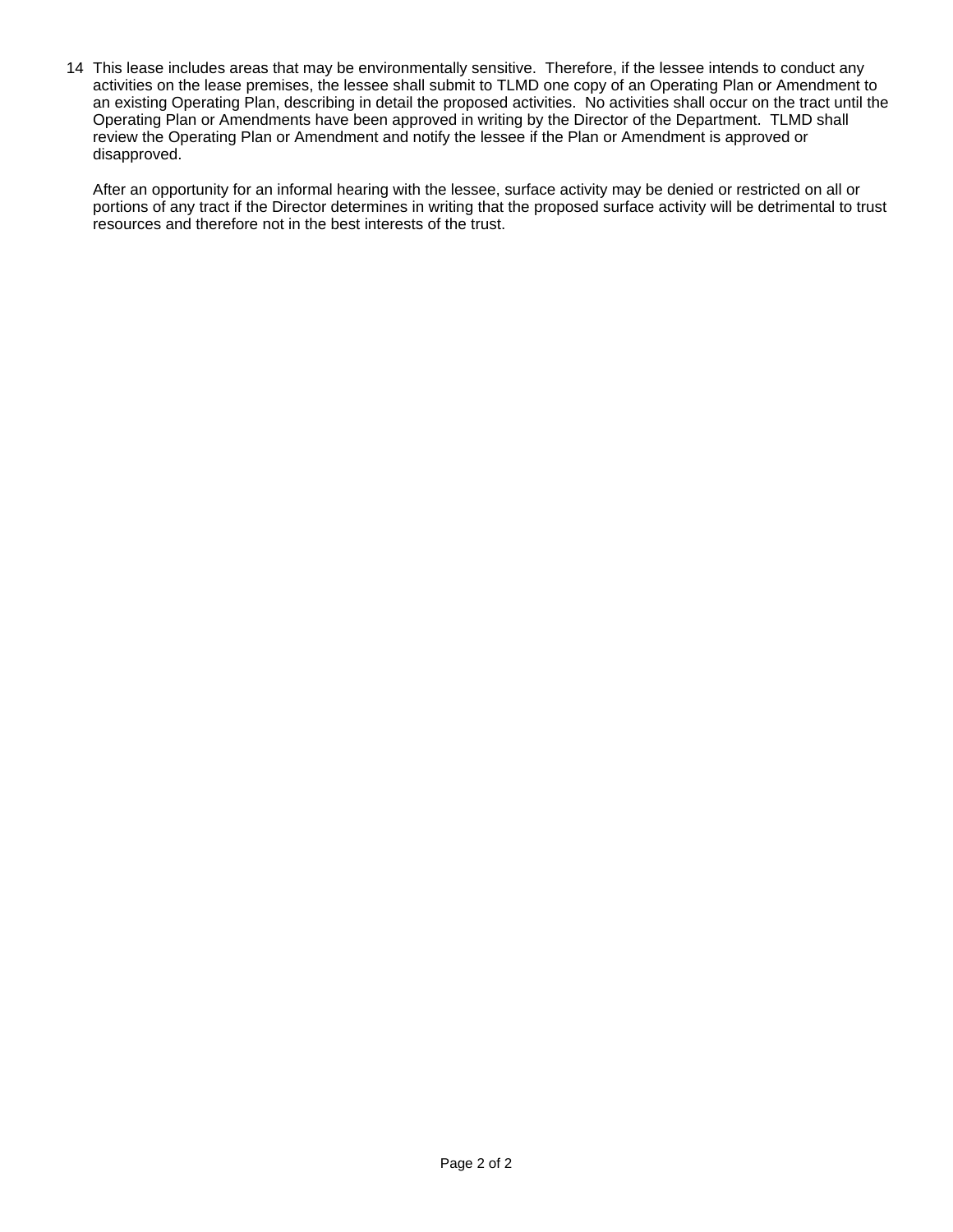#### **State of Montana Oil & Gas Lease Sale - March 3, 2015 Applicant List**

|                |              |                     |                   | <b>Tract Twp Rng Sec Description</b>                                                                                                                                                                                                             | <b>Acres Applicant</b>                                                   |
|----------------|--------------|---------------------|-------------------|--------------------------------------------------------------------------------------------------------------------------------------------------------------------------------------------------------------------------------------------------|--------------------------------------------------------------------------|
| <b>Custer</b>  |              |                     |                   |                                                                                                                                                                                                                                                  |                                                                          |
|                |              |                     |                   |                                                                                                                                                                                                                                                  | 332.48 BIG SKY LAND AND TITLE                                            |
|                |              |                     |                   | 1 12.N 46.E 4 Lots 1, 2, 3, 4, S2N2, NE4SE4<br>2 12.N 46.E 16 All                                                                                                                                                                                | 640.00 BIG SKY LAND AND TITLE                                            |
|                | 3 12.N 46.E  |                     | 20 S <sub>2</sub> |                                                                                                                                                                                                                                                  | 320.00 BIG SKY LAND AND TITLE                                            |
|                | 4 12.N 46.E  |                     |                   | 32 NE4NE4, W2NE4, NW4, NW4SW4                                                                                                                                                                                                                    | 320.00 BIG SKY LAND AND TITLE                                            |
|                |              | 5 12.N 46.E         |                   |                                                                                                                                                                                                                                                  | 320.00 BIG SKY LAND AND TITLE                                            |
|                | 6 12.N 46.E  |                     |                   |                                                                                                                                                                                                                                                  | 640.00 BIG SKY LAND AND TITLE                                            |
|                | 7 12.N 47.E  |                     |                   |                                                                                                                                                                                                                                                  | 640.00 BIG SKY LAND AND TITLE                                            |
|                | 8 12.N 47.E  |                     |                   | 34 N2NW4, NE4, E2SE4<br>36 All<br>16 All<br>36 All<br>16 All                                                                                                                                                                                     | 640.00 BIG SKY LAND AND TITLE                                            |
|                | 9 12.N 48.E  |                     | 16 All            |                                                                                                                                                                                                                                                  | 640.00 BIG SKY LAND AND TITLE                                            |
|                |              | 10 12.N 48.E        | 36 All            |                                                                                                                                                                                                                                                  | 640.00 BIG SKY LAND AND TITLE                                            |
| <b>Daniels</b> |              |                     |                   |                                                                                                                                                                                                                                                  |                                                                          |
|                |              | 11 34.N 46.E        |                   | 6 Lots 1 thru 7, SE4NW4, S2NE4, SE4, E2SW4                                                                                                                                                                                                       | 629.97 AUGUST ENERGY SERVICES, LLC                                       |
|                |              |                     |                   | 12 34.N 46.E 7 Lots 1, 2, E2NW4, NE4                                                                                                                                                                                                             | 314.71 AUGUST ENERGY SERVICES, LLC                                       |
|                | 13 34.N 47.E |                     |                   | 6 Lots 1 thru 7, SE4NW4, S2NE4, E2SE4                                                                                                                                                                                                            | 487.96 AUGUST ENERGY SERVICES, LLC                                       |
|                | 14 34.N 47.E |                     |                   | 11 NW4, SE4, N2SW4                                                                                                                                                                                                                               | 400.00 AUGUST ENERGY SERVICES, LLC                                       |
|                | 15 34.N 47.E |                     |                   | 13 N2NW4, SW4NW4, E2                                                                                                                                                                                                                             | 440.00 AUGUST ENERGY SERVICES, LLC                                       |
|                | 16 34.N 47.E |                     |                   | 14 S2NW4, SW4NE4, NW4SE4, N2SW4                                                                                                                                                                                                                  | 240.00 AUGUST ENERGY SERVICES, LLC                                       |
|                | 17 35.N 47.E |                     |                   |                                                                                                                                                                                                                                                  | 480.93 AUGUST ENERGY SERVICES, LLC                                       |
|                | 18 35.N 47.E | 19 35.N 47.E 11 NW4 |                   |                                                                                                                                                                                                                                                  | 322.12 AUGUST ENERGY SERVICES, LLC                                       |
|                | 20 35.N 47.E |                     |                   |                                                                                                                                                                                                                                                  | 160.00 AUGUST ENERGY SERVICES, LLC<br>560.00 AUGUST ENERGY SERVICES, LLC |
|                | 21 35.N 47.E |                     |                   |                                                                                                                                                                                                                                                  | 160.00 AUGUST ENERGY SERVICES, LLC                                       |
|                | 22 35.N 47.E |                     |                   | 1 Lot 4, S2NW4, SW4NE4, S2<br>2 Lots 1, 2, S2NE4, SE4<br>11 NW4<br>12 N2,SE4, N2SW4<br>32 SW4<br>33 W2<br>33 W <sub>2</sub>                                                                                                                      | 320.00 AUGUST ENERGY SERVICES, LLC                                       |
|                | 23 36.N 46.E |                     |                   | 31 Lots 1, 2, 3, 4, E2W2, NE4, N2SE4                                                                                                                                                                                                             | 541.28 AUGUST ENERGY SERVICES, LLC                                       |
|                | 24 36.N 46.E |                     | 32 S <sub>2</sub> |                                                                                                                                                                                                                                                  | 320.00 AUGUST ENERGY SERVICES, LLC                                       |
|                | 25 36.N 47.E |                     |                   | 1 Lots 1, 2, 3, SE4NW4, S2NE4, N2SE4,                                                                                                                                                                                                            | 348.27 AUGUST ENERGY SERVICES, LLC                                       |
|                |              |                     |                   | SE4SE4                                                                                                                                                                                                                                           |                                                                          |
|                | 26 36.N 47.E |                     |                   | 2 Lot 4, S2NW4, NW4SE4, S2SE4, SW4<br>3 Lots 1, 3, 4, SW4NW4, SE4NE4, E2SE4,                                                                                                                                                                     | 398.23 AUGUST ENERGY SERVICES, LLC                                       |
|                | 27 36.N 47.E |                     |                   | NW4SW4                                                                                                                                                                                                                                           | 315.86 AUGUST ENERGY SERVICES, LLC                                       |
|                | 28 36.N 47.E |                     |                   | 6 Lots 3, 4, 5, 6, 7, SE4NW4, SE4, E2SW4                                                                                                                                                                                                         | 482.17 AUGUST ENERGY SERVICES, LLC                                       |
|                | 29 36.N 47.E |                     |                   | 7 Lots 1, 2, 3, 4, E2NW4, NE4, E2SE4                                                                                                                                                                                                             | 480.84 AUGUST ENERGY SERVICES, LLC                                       |
|                | 30 36.N 47.E |                     |                   | 10 N2, N2S2                                                                                                                                                                                                                                      | 480.00 AUGUST ENERGY SERVICES, LLC                                       |
|                |              |                     |                   |                                                                                                                                                                                                                                                  | 440.00 AUGUST ENERGY SERVICES, LLC                                       |
|                |              |                     |                   | 30 36.N 47.E 10 N2, N2S2<br>31 36.N 47.E 11 W2, W2NE4, NW4SE4<br>32 36.N 47.E 12 E2NE4, SE4<br>33 36.N 47.E 13 SW4NW4, E2NE4, N2S2, SE4SE4<br>34 36.N 47.E 23 NW4NW4, S2NW4, N2SW4<br>35 36.N 47.E 24 SW4NW4, SW4<br>36 36.N 47.E 25 N2NW4, S2SW | 240.00 AUGUST ENERGY SERVICES, LLC                                       |
|                |              |                     |                   |                                                                                                                                                                                                                                                  | 320.00 AUGUST ENERGY SERVICES, LLC                                       |
|                |              |                     |                   |                                                                                                                                                                                                                                                  | 200.00 AUGUST ENERGY SERVICES, LLC                                       |
|                |              |                     |                   |                                                                                                                                                                                                                                                  | 200.00 AUGUST ENERGY SERVICES, LLC                                       |
|                |              |                     |                   |                                                                                                                                                                                                                                                  | 160.00 AUGUST ENERGY SERVICES, LLC                                       |
|                |              |                     |                   | 37 36.N 47.E 36 N2, N2S2                                                                                                                                                                                                                         | 480.00 AUGUST ENERGY SERVICES, LLC                                       |
|                | 38 36.N 51.E |                     | 16 S2             |                                                                                                                                                                                                                                                  | 320.00 AUGUST ENERGY SERVICES, LLC                                       |
|                |              |                     |                   | 39 37.N 48.E 36 N2NE4, SW4                                                                                                                                                                                                                       | 240.00 AUGUST ENERGY SERVICES, LLC                                       |
| Dawson         |              |                     |                   |                                                                                                                                                                                                                                                  |                                                                          |
|                | 40 13.N 54.E |                     | 16 All            |                                                                                                                                                                                                                                                  | 640.00 BIG SKY LAND AND TITLE                                            |
|                | 41 14.N 53.E |                     | 10 NE4            |                                                                                                                                                                                                                                                  | 160.00 BIG SKY LAND AND TITLE                                            |
|                | 42 14.N 53.E |                     | 14 NE4            |                                                                                                                                                                                                                                                  | 160.00 BIG SKY LAND AND TITLE                                            |
|                | 43 14.N 53.E |                     | 16 All            |                                                                                                                                                                                                                                                  | 640.00 BIG SKY LAND AND TITLE                                            |
|                | 44 14.N 53.E |                     |                   | 22 NE4                                                                                                                                                                                                                                           | 160.00 BIG SKY LAND AND TITLE                                            |
|                | 45 14.N 53.E |                     | 26 NE4            |                                                                                                                                                                                                                                                  | 160.00 BIG SKY LAND AND TITLE                                            |
|                |              |                     |                   | 46 14.N 53.E 30 Lots 3, 4, E2SW4                                                                                                                                                                                                                 | 159.60 BIG SKY LAND AND TITLE                                            |
|                |              | 47 14.N 53.E 36 All |                   |                                                                                                                                                                                                                                                  | 640.00 BIG SKY LAND AND TITLE                                            |
|                | 48 14.N 54.E |                     | 10 S2             |                                                                                                                                                                                                                                                  | 320.00 BIG SKY LAND AND TITLE                                            |
|                | 49 14.N 54.E |                     | 14 S <sub>2</sub> |                                                                                                                                                                                                                                                  | 320.00 BIG SKY LAND AND TITLE                                            |
|                | 50 14.N 54.E |                     | 16 All            |                                                                                                                                                                                                                                                  | 640.00 BIG SKY LAND AND TITLE                                            |
|                | 51 14.N 54.E |                     | 36 All            |                                                                                                                                                                                                                                                  | 640.00 BIG SKY LAND AND TITLE                                            |
| Garfield       |              |                     |                   |                                                                                                                                                                                                                                                  |                                                                          |
|                | 52 14.N 31.E |                     | 16 All            |                                                                                                                                                                                                                                                  | 640.00 AMERICAN PATRIOT OIL AND GAS INC                                  |
|                | 53 16.N 37.E |                     | 16 All            |                                                                                                                                                                                                                                                  | 640.00 AMERICAN PATRIOT OIL AND GAS INC                                  |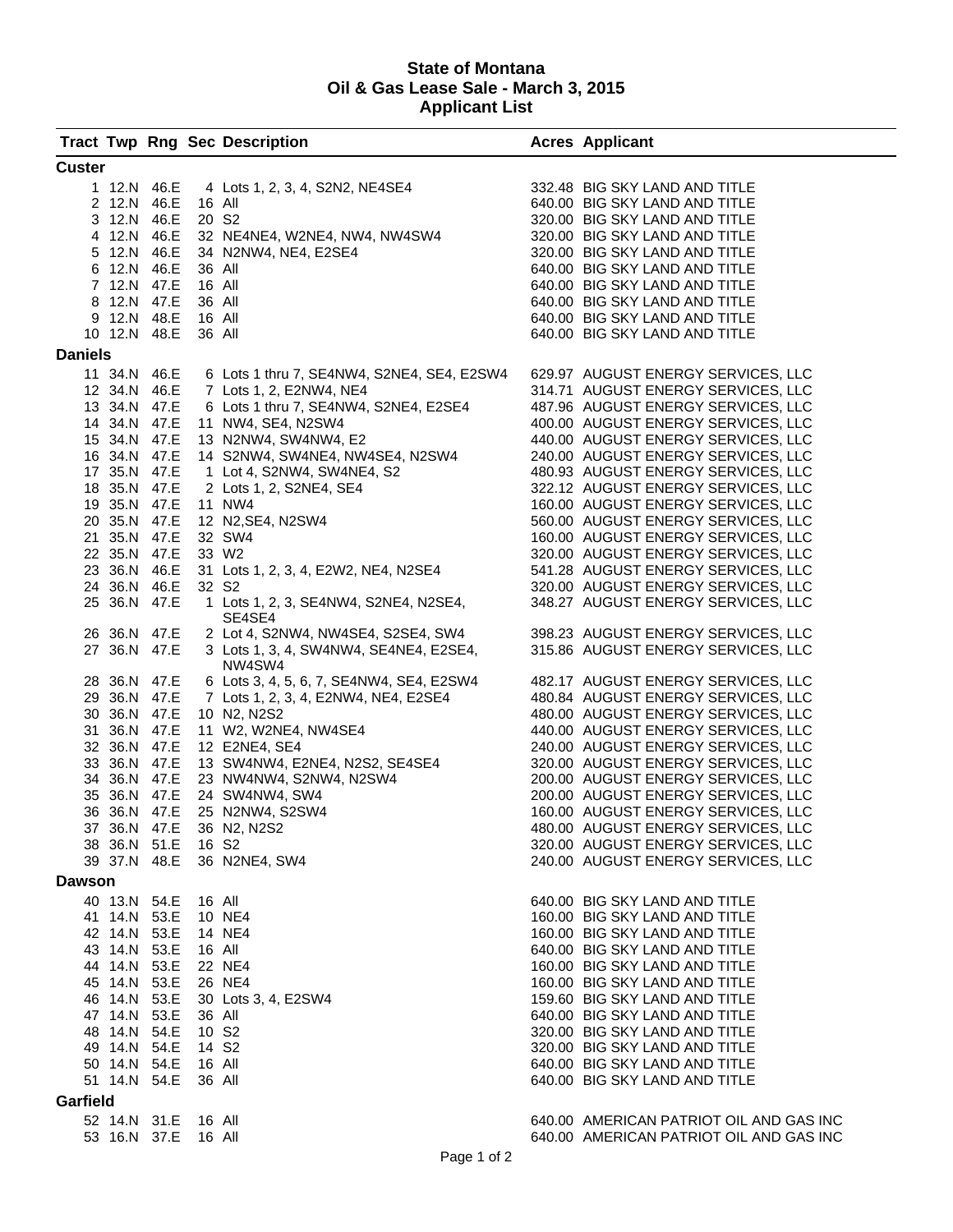|                  |              |      |        | <b>Tract Twp Rng Sec Description</b> | <b>Acres Applicant</b>                  |
|------------------|--------------|------|--------|--------------------------------------|-----------------------------------------|
|                  | 54 16.N 37.E |      | 36 All |                                      | 640.00 AMERICAN PATRIOT OIL AND GAS INC |
|                  | 55 16.N 38.E |      | 16 All |                                      | 640.00 AMERICAN PATRIOT OIL AND GAS INC |
|                  | 56 17.N      | 33.E |        | 3 S2NE4, SE4                         | 240.00 AMERICAN PATRIOT OIL AND GAS INC |
|                  | 57 17.N      | 33.E |        | 10 N2NE4                             | 80.00 AMERICAN PATRIOT OIL AND GAS INC  |
|                  | 58 17.N 33.E |      | 16 All |                                      | 640.00 AMERICAN PATRIOT OIL AND GAS INC |
|                  | 59 17.N      | 35.E |        | 7 Lots 3, 4, E2SW4                   | 157.18 AMERICAN PATRIOT OIL AND GAS INC |
|                  | 60 17.N 35.E |      | 16 All |                                      | 640.00 AMERICAN PATRIOT OIL AND GAS INC |
| 61               | 17.N         | 36.E | 36 All |                                      | 640.00 AMERICAN PATRIOT OIL AND GAS INC |
|                  | 62 17.N 37.E |      | 36 All |                                      | 640.00 AMERICAN PATRIOT OIL AND GAS INC |
|                  | 63 17.N      | 38.E | 36 All |                                      | 640.00 AMERICAN PATRIOT OIL AND GAS INC |
|                  | 64 18.N 33.E |      | 16 All |                                      | 640.00 AMERICAN PATRIOT OIL AND GAS INC |
|                  | 65 18.N 33.E |      | 36 All |                                      | 640.00 AMERICAN PATRIOT OIL AND GAS INC |
|                  | 66 18.N 34.E |      | 16 All |                                      | 640.00 AMERICAN PATRIOT OIL AND GAS INC |
|                  | 67 18.N 35.E |      |        | 36 E2NE4, SE4, E2SW4                 | 320.00 AMERICAN PATRIOT OIL AND GAS INC |
|                  | 68 19.N 34.E |      | 36 All |                                      | 640.00 AMERICAN PATRIOT OIL AND GAS INC |
| <b>Petroleum</b> |              |      |        |                                      |                                         |
|                  | 69 15.N 29.E |      | 16 All |                                      | 640.00 AMERICAN PATRIOT OIL AND GAS INC |
|                  | 70 16.N 28.E |      | 36 All |                                      | 640.00 AMERICAN PATRIOT OIL AND GAS INC |
| <b>Prairie</b>   |              |      |        |                                      |                                         |
|                  | 71 11.N 54.E |      |        | 32 NE4                               | 160.00 BIG SKY LAND AND TITLE           |
|                  | 72 11.N 54.E |      | 36 All |                                      | 640.00 BIG SKY LAND AND TITLE           |
|                  | 73 11.N      | 55.E | 16 All |                                      | 640.00 BIG SKY LAND AND TITLE           |
|                  | 74 11.N      | 55.E | 36 All |                                      | 640.00 BIG SKY LAND AND TITLE           |
|                  | 75 12.N 55.E |      | 16 All |                                      | 640.00 BIG SKY LAND AND TITLE           |
|                  | 76 12.N      | 55.E | 28 All |                                      | 640.00 BIG SKY LAND AND TITLE           |
|                  | 77 12.N      | 55.E | 36 All |                                      | 640.00 BIG SKY LAND AND TITLE           |
|                  | 78 13.N 54.E |      | 36 All |                                      | 640.00 BIG SKY LAND AND TITLE           |